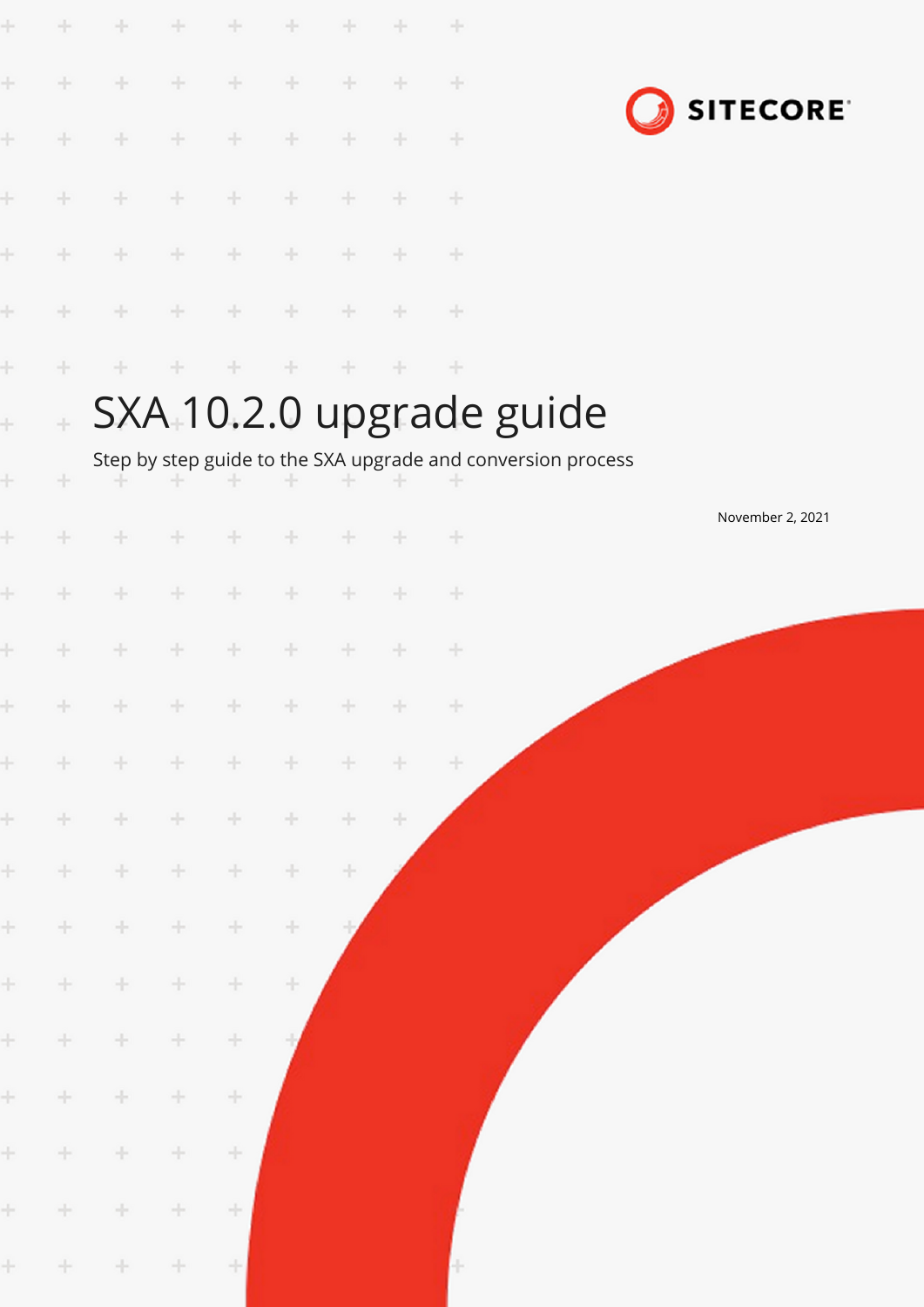

# **Table of Contents**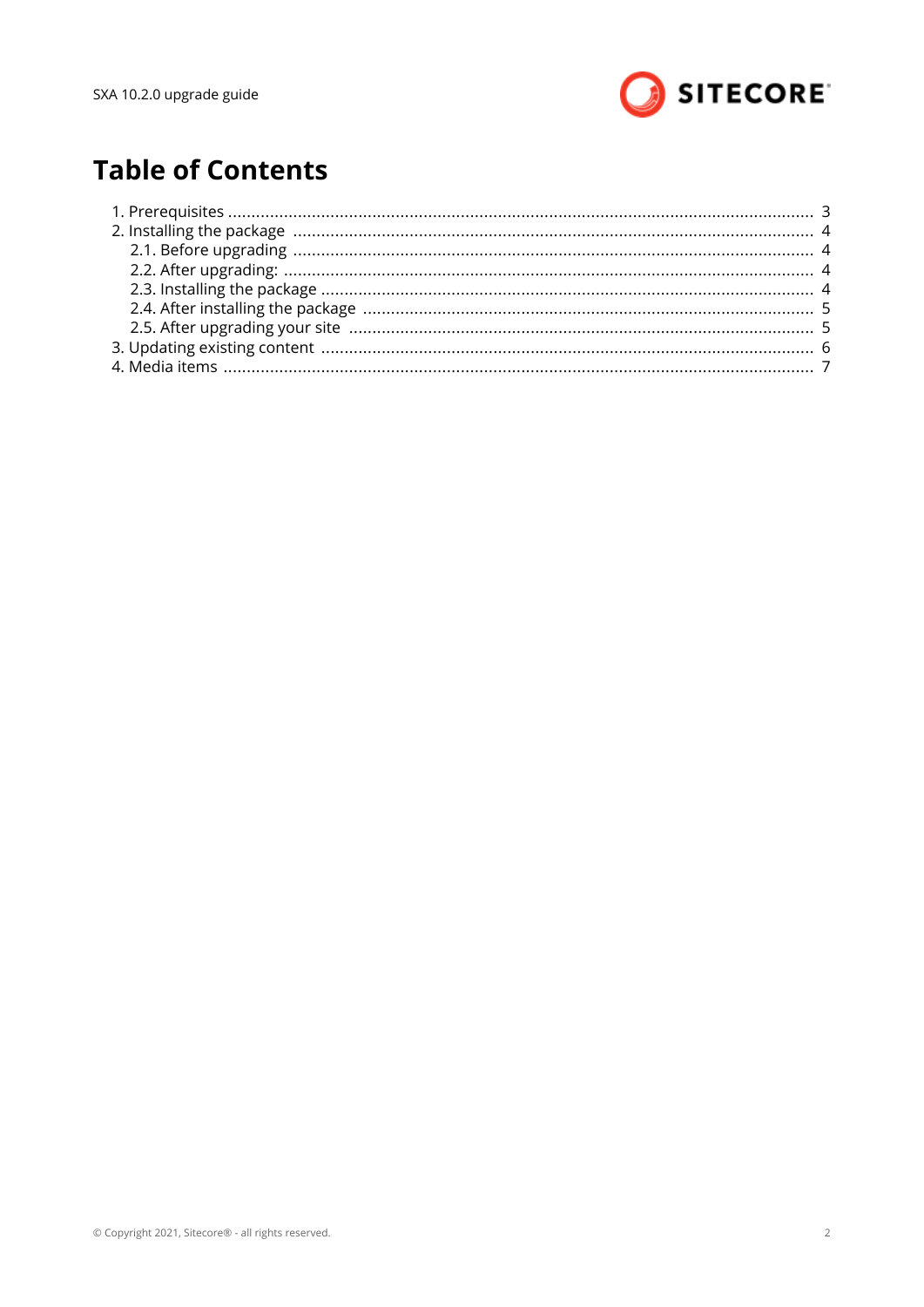

# <span id="page-2-0"></span>**1. Prerequisites**

The Sitecore Experience Accelerator (SXA) 10.2 is a complete SXA version that you can install separately or use to upgrade from a previous version. To use it as full installation package, refer to the installation guide.

The prerequisites for running this update:

- Sitecore Experience Platform 10.2 initial release
	- Follow the *Clean up the content database* instructions in the Sitecore Experience Platform upgrade guide, and provide the required files for SPE and SXA.
- Sitecore PowerShell Extensions 6.3 IAR
- The instance must be configured with Solr.

#### **NOTE**

As of 10.2, Sitecore Experience Platform does not support Azure Search.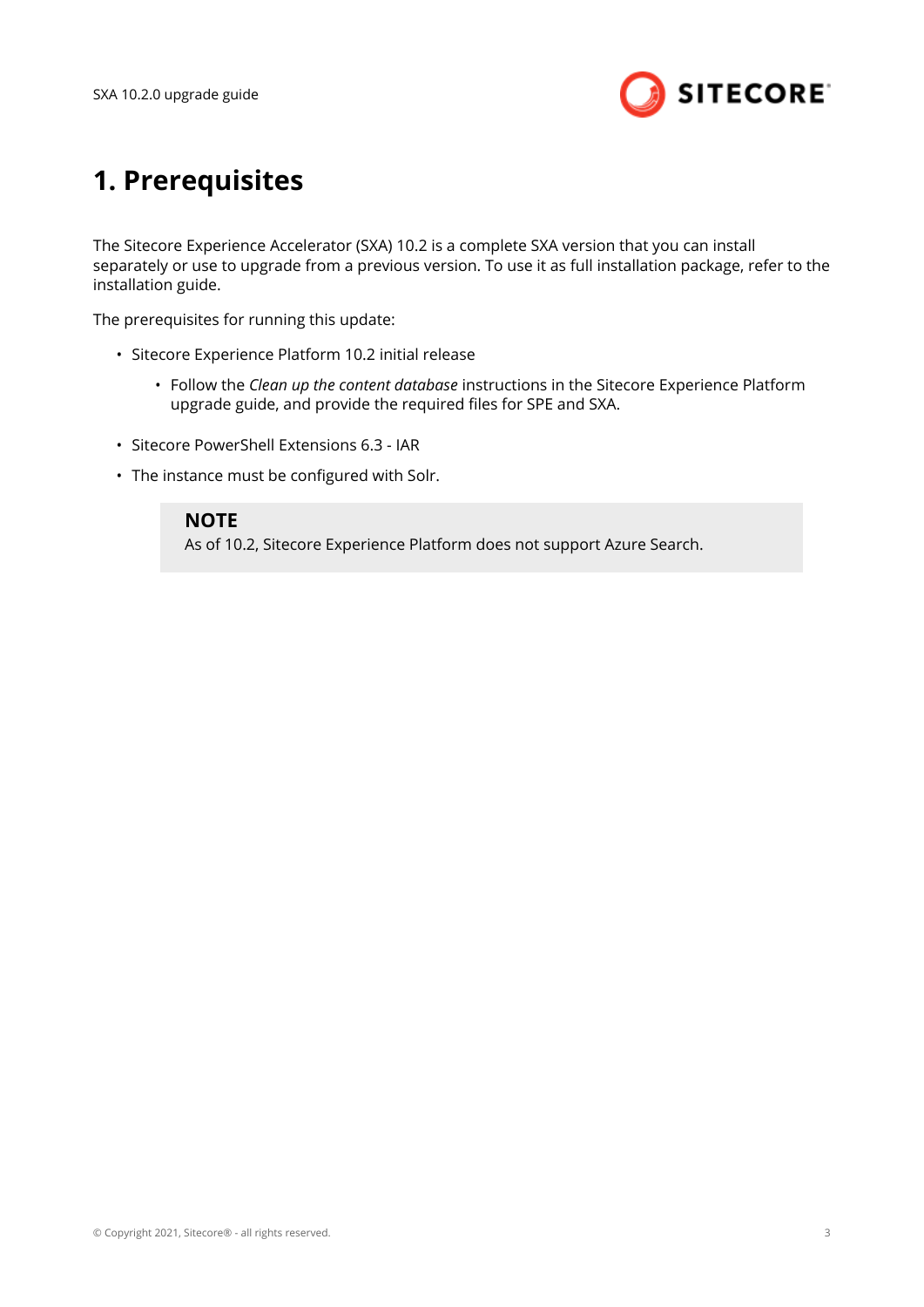

# <span id="page-3-0"></span>**2. Installing the package**

To install the package, there are a number of steps you must perform before and after upgrading.

## **2.1. Before upgrading**

Before upgrading to SXA 10.2, follow the platform upgrade guide, and update your existing Sitecore Experience Platform to 10.2. Follow the section Clean up the content database, and provide the required files for SPE and SXA.

## **2.2. After upgrading:**

On the fresh instance that was created while upgrading the platform, you must:

- 1. Install Sitecore PowerShell Extensions 6.3 IAR
- 2. Install the SXA package.

## **2.3. Installing the package**

To install the package:

- 1. Download the SXA package from the [Sitecore Downloads page](https://dev.sitecore.net/).
- 2. On the Sitecore Launchpad, click **Control Panel**.
- 3. In the Control Panel, in the **Administration** section, click **Install a package**, top open the Installation Wizard.
- 4. Click **Upload package**, and follow the steps to upload the SXA package to Sitecore.
- 5. Click **Next**, and follow the steps to install the package.
- 6. Before you close the wizard, select **Restart the Sitecore Client** and **Restart the Sitecore Server**.

#### **NOTE**

For detailed instructions on installing the Sitecore Experience Accelerator, see [the](https://dev.sitecore.net/Downloads/Sitecore_Experience_Accelerator.aspx) [Installation Guide for your desired version](https://dev.sitecore.net/Downloads/Sitecore_Experience_Accelerator.aspx).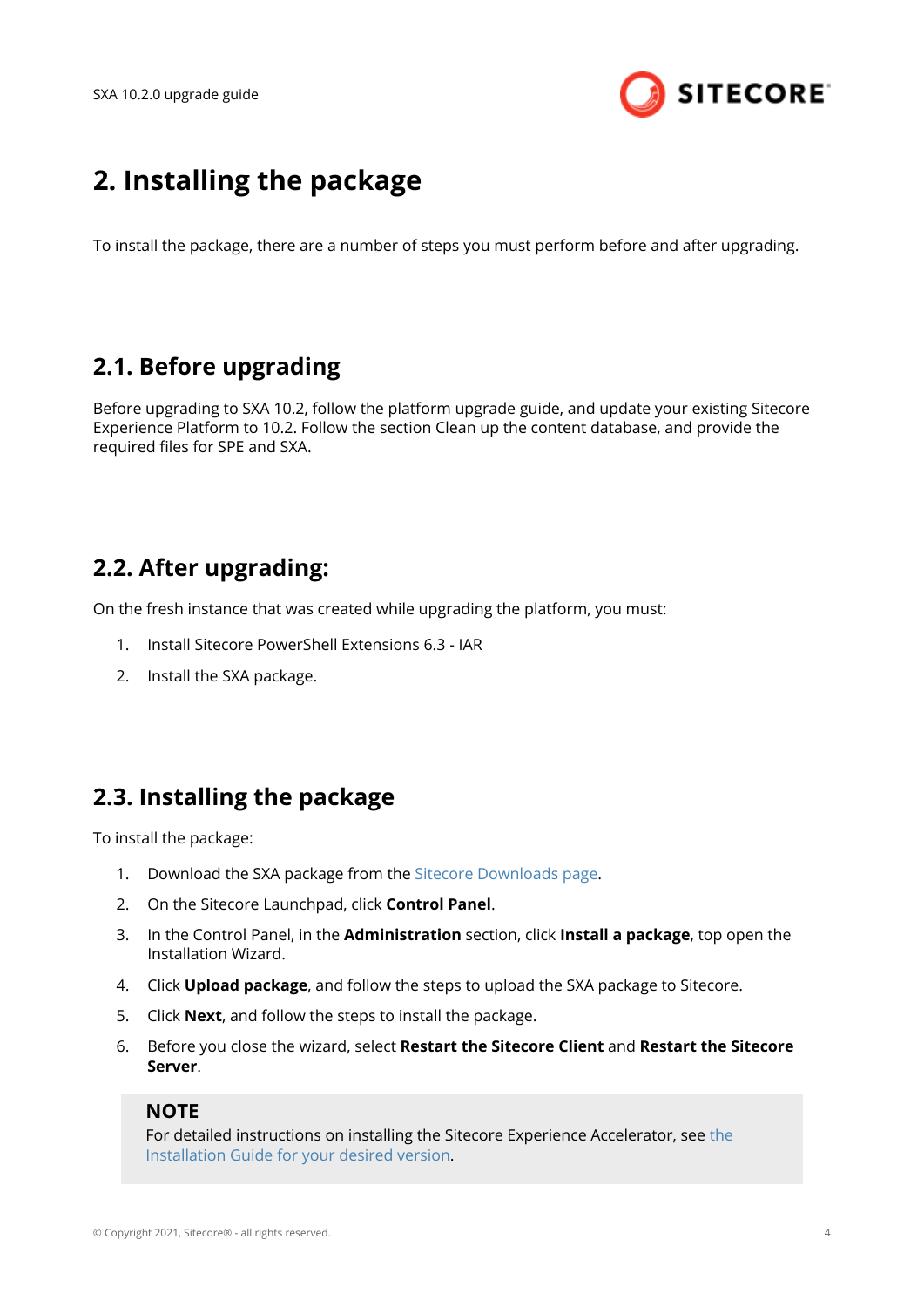

## <span id="page-4-0"></span>**2.4. After installing the package**

After you have installed the package, you must rebuild the search indexes:

- 1. On the Sitecore Launchpad, click Control Panel.
- 2. Click **Indexing**, and in the **Indexing Manager**, select the indexes that you want to rebuild.

## **2.5. After upgrading your site**

Publish the site by clicking **Publish Site**. Use the **Smart Publish** option.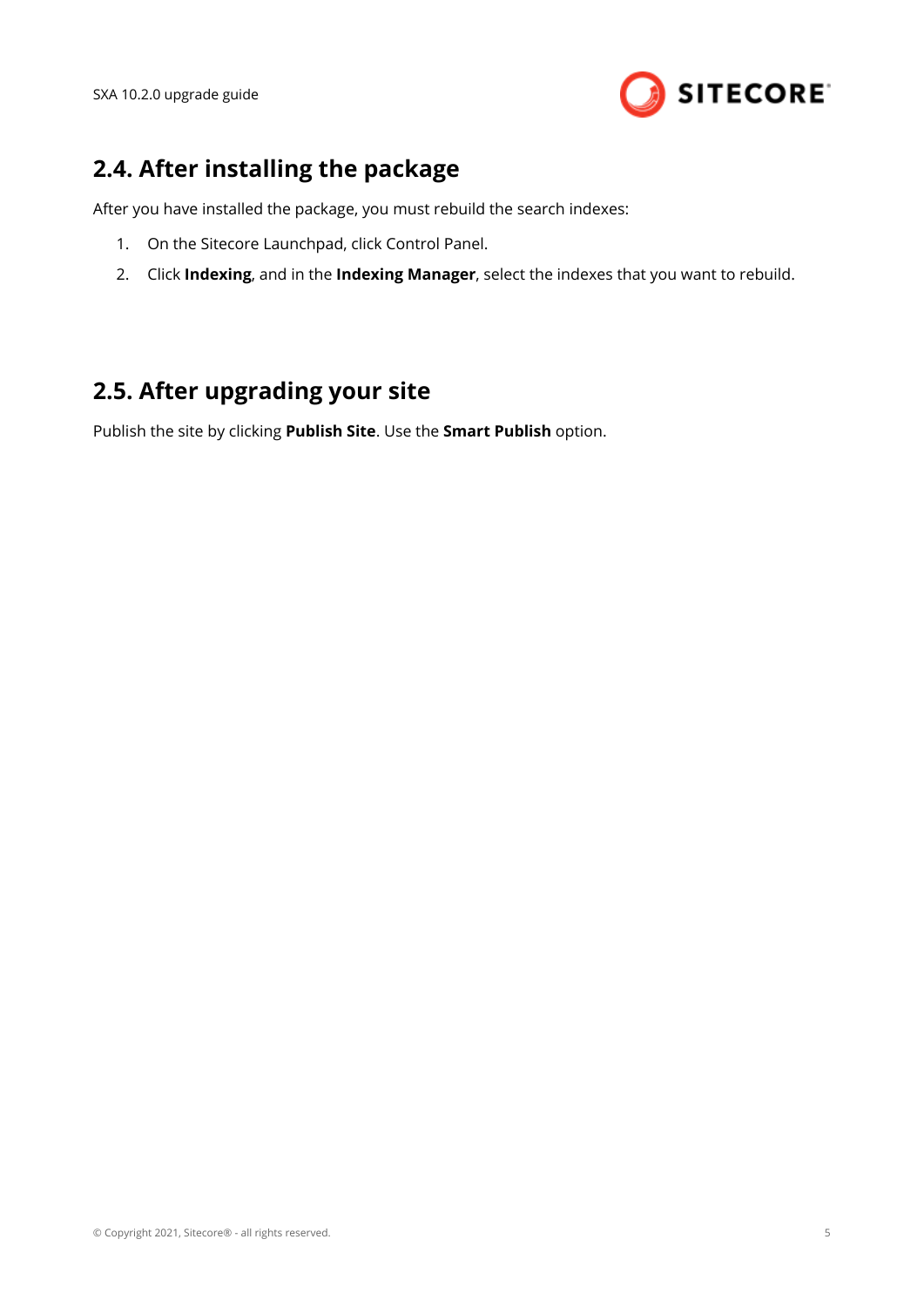

# <span id="page-5-0"></span>**3. Updating existing content**

After you install the SXA package, the *Experience Accelerator Content Upgrade Required* message appears.

To use the SXA upgrade tool:

- 1. In the message, click **Upgrade** to start the upgrade procedure. The **Powershell Script Results** dialog displays all the upgrade steps for your installation. Every upgrade step comes with a title, a description, and additional options (if any).
- 2. Click **Upgrade**.

Before executing each upgrade step, you can decide to have a **Dry run**. A dry run tests this upgrade step and creates a log of all content changes before the upgrade script starts. To apply the changes click **Proceed**.